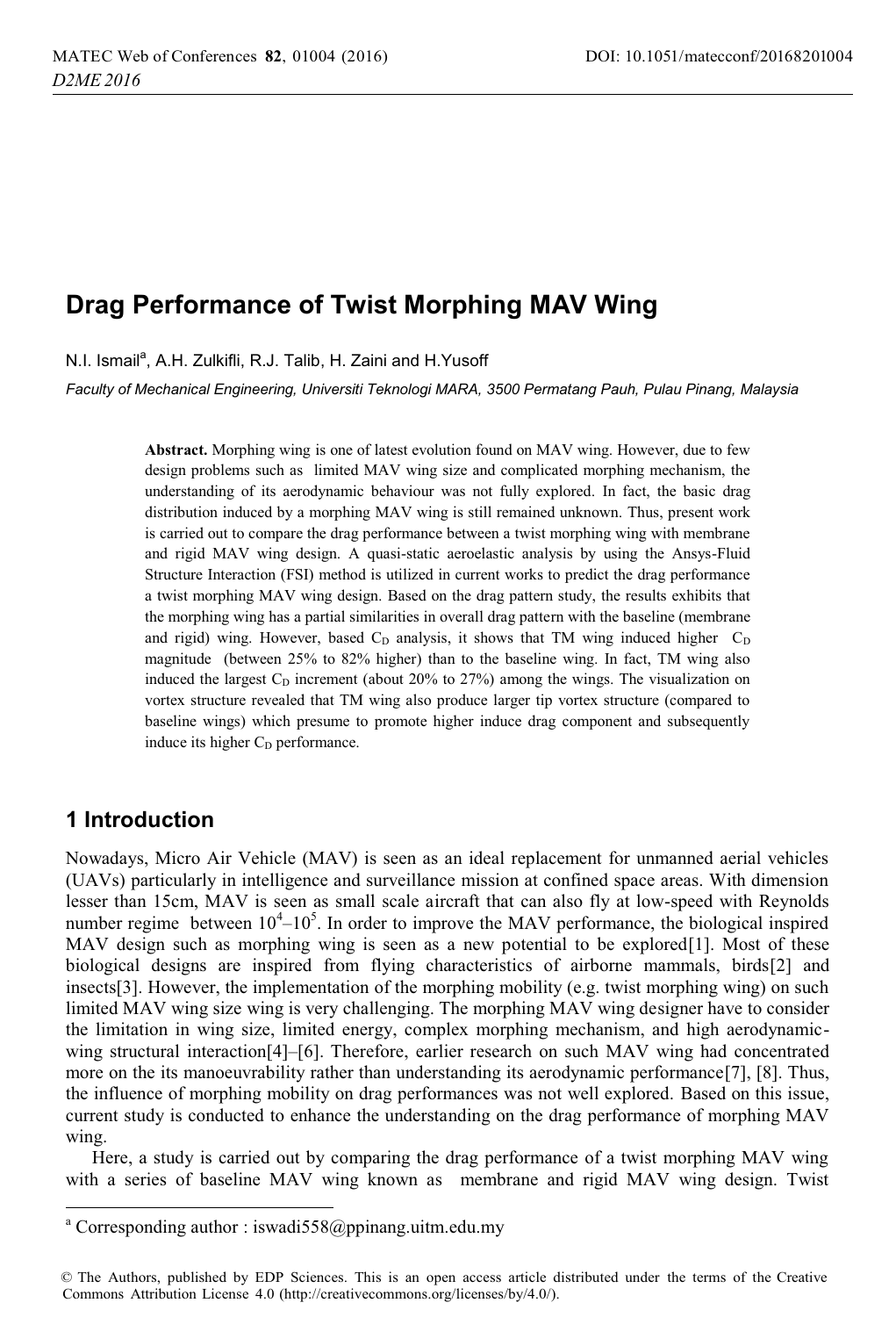morphing (TM) mobility is chosen in current study due its simple deformation and actuation system. The study is mainly conducted based on quasi-static analysis by using the Fluid Structure Interaction (FSI) method. The result is elucidated through the comparison study on the drag performance between a twist morphing (TM), membrane and rigid wings..

### **2 FSI Computational Method**

FSI simulation based on Ansys software is fully utilized in this work to analyze the drag performance of twist morphing, membrane and rigid wing. The combination of CFX and Static Structural module is used to solve the flow field and wing deformation, respectively. A steady state condition and incompressible turbulent flow boundary conditions is implemented to solve the airflow field. The airflow solution was obtained based on the RANS equations with Shear Stress Turbulent (SST) turbulent model. Meanwhile, Static Structural module is used to solve the linear-static structural problems on found on morphing and membrane wings. The summary of FSI simulation framework is shown in Figure 1.



**Figure 1.** The summary of FSI simulation framework.

### **3 MAV wing model and boundary conditions**

The twist morphing, membrane and rigid MAV wing are modeled based on previous research done at the University of Teknologi MARA[9], [10]. Due to symmetrical wing condition, all wing model are simplified into half wing. In general, all wing have almost indentical Zimmerman wing shape with wingspan, wing aspect ratio, root chord length and built-in wing twist for each wing is approximately 150 mm, 1.25, 150 mm and 0.6°, respectively. However, the TM wing has included the morphing force component (for twist mobility) and membrane skin (also membrane wing). Generally, the TM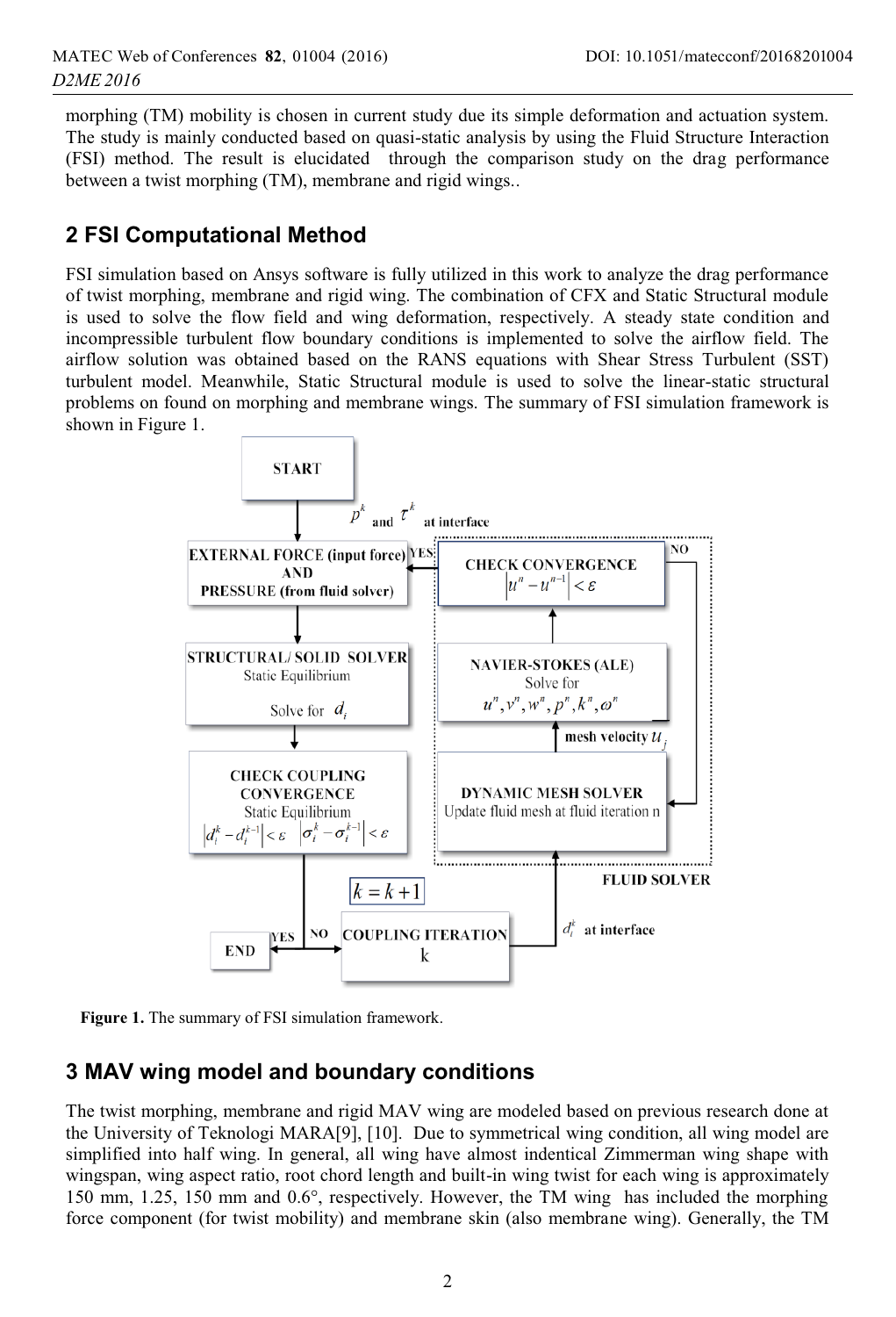wing design is identical to the membrane wing design but the wing has additional morphing force component (3N) enforced at 90mm from the leading edge and parallel to wing spanwise axis. The function of morphing force is to induce the twisted mobility on the TM wing. The thickness for wing skeleton and membrane skins is constantly at 1.0mm. The material for wing structure and membrane skin is set to be Perspex[10] and silicone rubber[10], respectively. The detail structure of each wing can be found in [9] and represented in Fig. 2. The mechanism to induce the morphing mobility on the TM wing is shown in Figure 3.





**Figure 3.** Mechanism principle applied on TM wing.

The size of flow domain surrounding the MAV wing is dimensioned in root chord as shown in Figure 4. The optimized number of elements for current flow domain is  $1,000,000$  elements with  $y^+$  is obtained below than 1.The inlet, outlet and symmetrical wall location are shown in Figure 4. The airflow speed is imposed at the inlet and set at 9.7m/s which is equivalent to Re=100,000 at chord (define as the maximum speed for MAV). The angle of attack (AOA) increment starts form  $-7^{\circ}$  to  $30^{\circ}$ with  $2^{\circ}$  interval. The turbulence intensity of 5% with automatic wall function is also imposed to solve the flow viscous effect.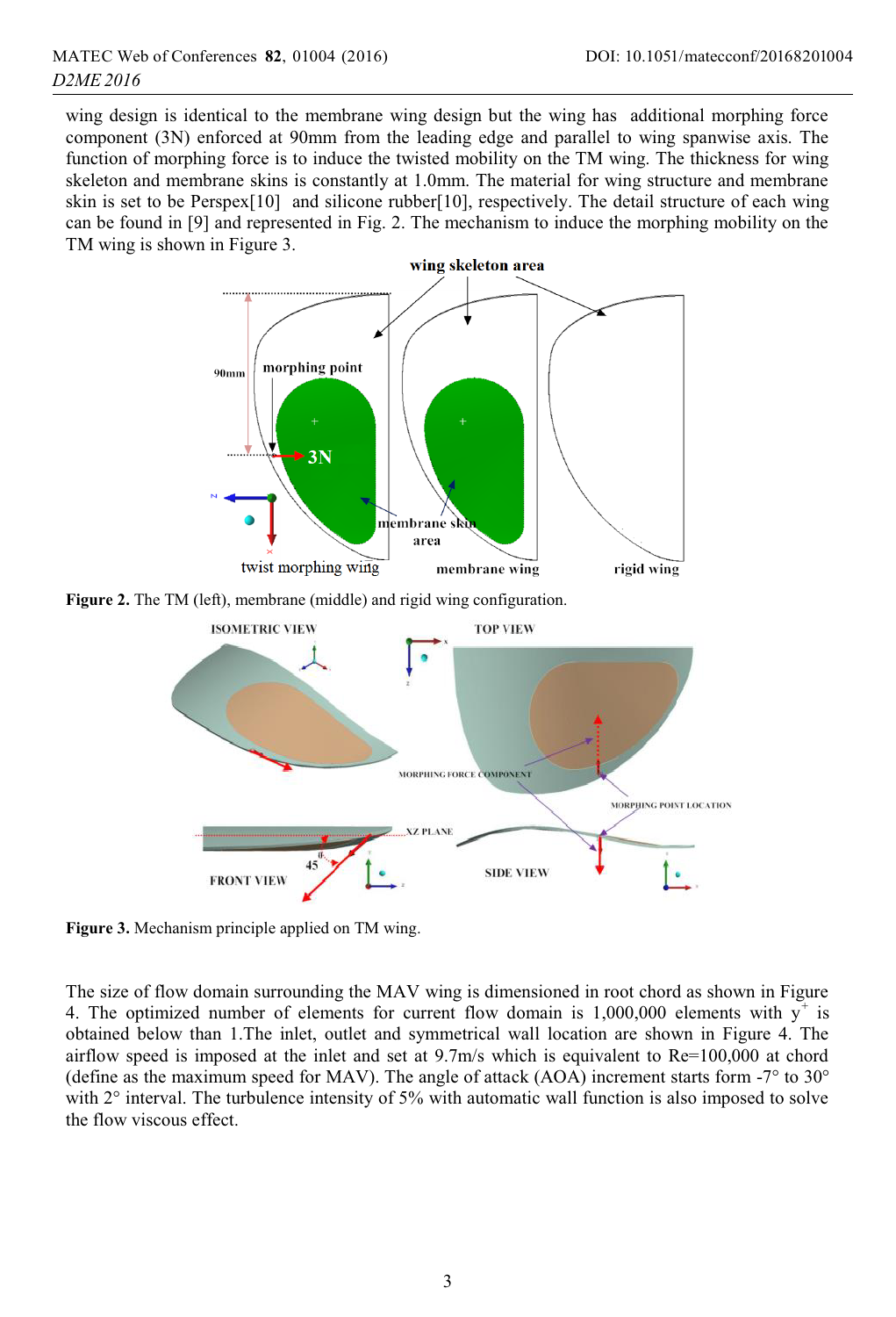

**Figure 4.** flow domain dimensioned in the wing root chord.

#### **4 Drag coefficient results**

The drag coefficient  $(C_D)$  results for all wings are shown in Fig. 4. The result shows that all wings had exhibited almost a constant  $C_D$  magnitude at the early AOA stages between  $-15^\circ$  to  $2^\circ$ . However  $C_D$ magnitude for all wings had drastically increase after the AOA increase higher than 2°. The increment of  $C_D$  magnitude was slight dented at stall angle (between AOA= 22 $\degree$  to 26 $\degree$ ) before the  $C_D$  value increase further almost linearly up to  $AOA=35^\circ$ . In general, the  $C_D$  magnitude produced by the baseline wing is almost identical. However, the membrane wing managed to induced slightly (2% to  $3\%$ ) higher C<sub>D</sub> magnitude compared to the rigid wing.

Based on the detail analysis on the magnitude of  $C<sub>D</sub>$ , the result shows that TM wing able to produce lower  $C_D$  magnitude (compared to baseline wing) at the early AOA stages (between -15 $\degree$  to - $8^\circ$ ). At this AOA stage, TM wing exhibited about 7% to 18% lower C<sub>D</sub> magnitude compared to baseline wing. The minimum  $C_D$  magnitude found on TM wing is 0.0363 exhibited at AOA=-6°. However, the minimum  $C_D$  magnitude for TM wing is induced at earlier angle compared to the baseline wing (AOA=-2°). As the AOA increase (AOA>-2°), the  $C<sub>D</sub>$  value for TM wing had also significantly increase. Analytically, TM wing managed to produce about  $25\%$  to  $82\%$  higher  $C_D$ magnitude than the baseline wing at AOA between -2° to 22°. TM wing stalled at AOA=  $22^{\circ}$  with C<sub>D</sub>  $= 0.557$  which is about 47% higher than the baseline wing produced. The stall angle for the baseline wing delayed at AOA=26 $\degree$ . Based on depth C<sub>D</sub> analysis, TM wing exhibited a drastic increment in C<sub>D</sub> magnitude especially at AOA between  $-2^{\circ}$  to 12°. At this AOA stage, the C<sub>D</sub> magnitude for TM wing increase about 20% to 27% for every  $2^{\circ}$  AOA increment. Despite of high C<sub>D</sub> increment found in TM wing, the baseline just induced slightly lower  $C<sub>D</sub>$  increment than the TM wing at the same AOA range (-2° to 12°). The baseline wing exhibited about 14% to 24% of  $C<sub>D</sub>$  increment for every 2° AOA rise. However, as the AOA increase higher than  $12^{\circ}$  (up to  $22^{\circ}$ ), the increment of  $C<sub>D</sub>$  magnitude for both TM and baseline wings had reduced below than 10%.

Based on this result, it clearly shows that TM wing had induced higher  $C<sub>D</sub>$  distribution compared to the baseline wing particularly at every AOA cases higher than -2°. Based on previous study shown in references [9], [10], this malevolent performance is partially contributed by the enlargement of tip vortex structure induced by TM wing. Larger tip vortex structure contributed into higher induce drag component in which consequently contributed into higher drag performance[11]. Thus, a preliminary investigation on the tip vortex structure found on TM and baseline wings is carried out to justify the drag distribution findings.

Figure 6 shows the vortex structure found on TM and baseline wings at  $AOA=5^\circ$  and  $10^\circ$ . The vortex structure result is visualized based on Q criterion magnitude equal to 0.04 and the tip vortex structures are recognized based on its location that induced at the wing tip as shown in Figure 5. The airflow moves from top to the bottom of the page. Based on this figure, it clearly shows that each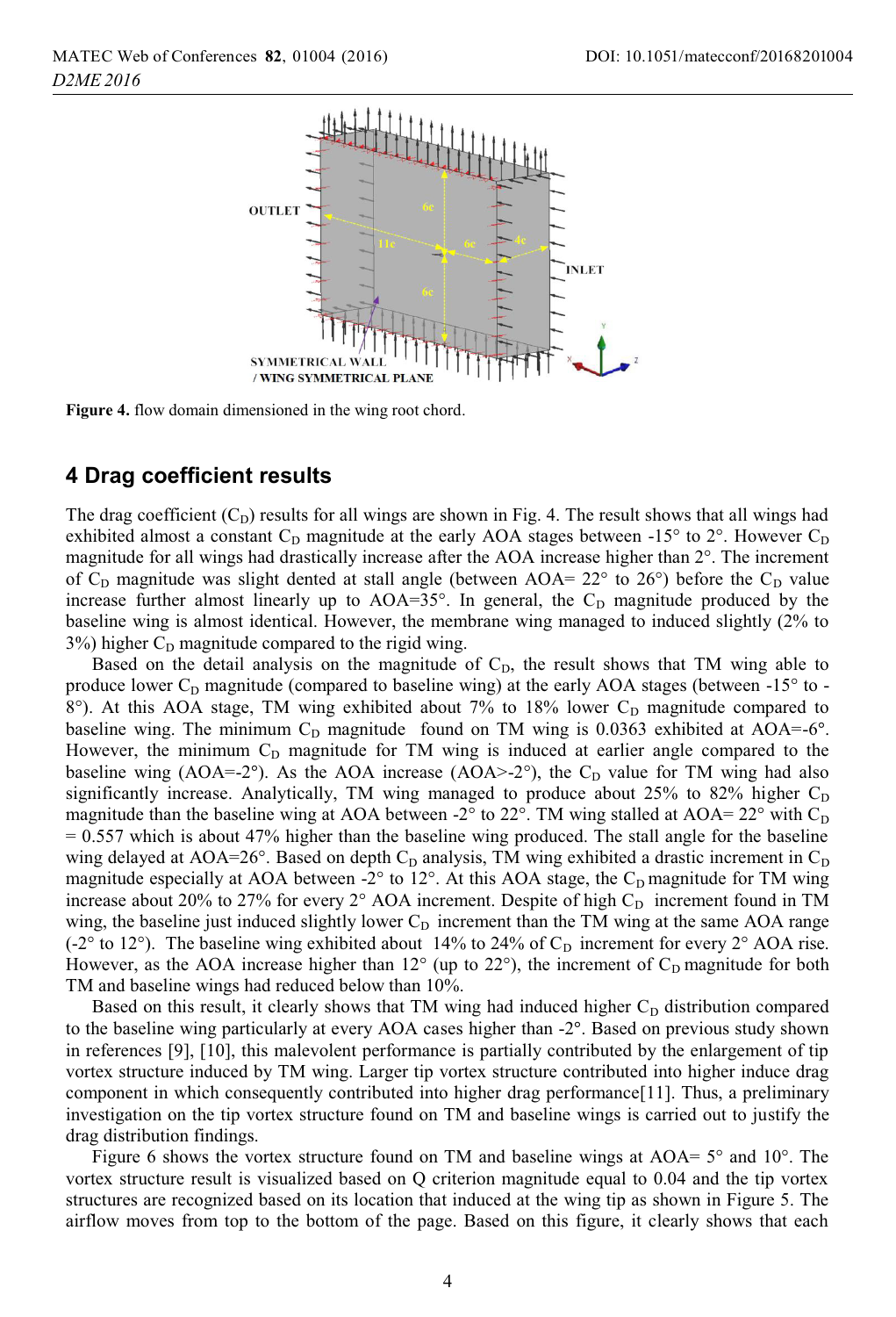wing produce tip vortex structure that flows downstream behind the wing tips. Based on relative comparison (estimated by the relative length and diameter), the results clearly shows that TM wing induce larger tip vortex structure compared to the baseline wings. In fact, the size of vortex structure for TM (and also baseline) wing continue to increase as the AOA increase from 5° to 10°. However, the size of tip vortex structure for rigid and membrane wings are almost identical based on estimated length and diameter. Thus, the results explain the reason behind the enormous  $C<sub>D</sub>$  distribution found on TM wing. Larger tip vortex structure found on TM wing induce its induce drag component which subsequently contribute in amplifying its overall  $C<sub>D</sub>$  performance. On the other hand,  $C<sub>D</sub>$  performance for rigid and membrane wings are almost identical due to the similarities (in terms of size) of tip vortex structure found on both wings.



**Figure 5.** Drag performance for twist morphing, membrane and rigid wings.



**Figure 6.** The vortex structure found on TM and baseline wings at AOA=  $5^{\circ}$  and  $10^{\circ}$ .